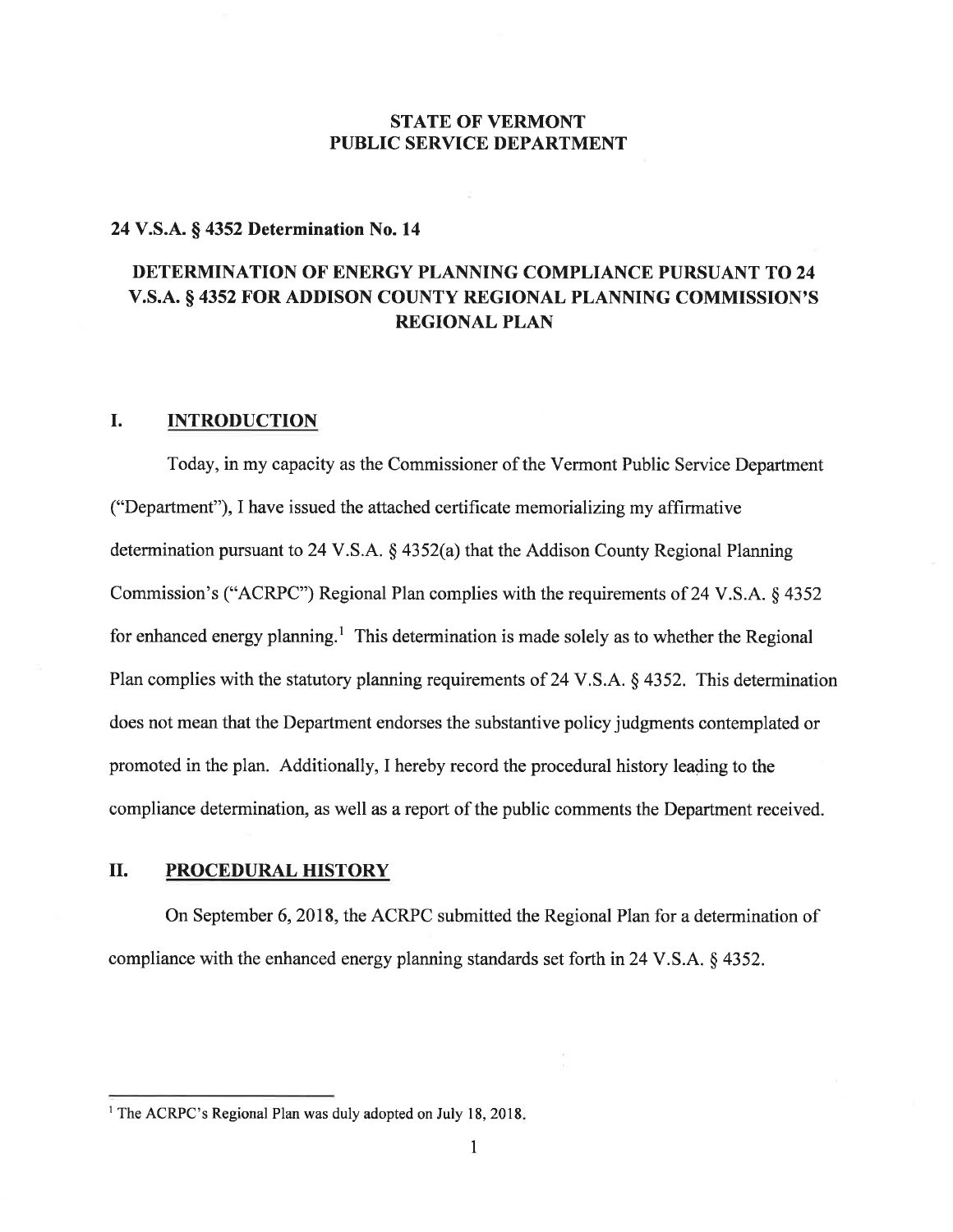On September 20,2018, notice of a public hearing scheduled for October 15, 2018 was posted on the Department's website.

On September 21,2018, the Department solicited recommendations from the Secretaries of Agriculture, Food, and Markets; Commerce and Community Development; Natural Resources; and Transportation as to whether the Regional Plan should be certified as compliant with the requirements of 24 V.S.A. § 4352. None of these agencies have opposed certification of the Regional Plan.

On September 21, 2018, notice of a public hearing scheduled for October 15, 2018 was mailed directly to the ACRPC.

On September 27, 2018, notice of a public hearing scheduled for October 15, 2018 was published in the Addison County Independent.

On October 15, 2018, the Department convened a public hearing at the ACRPC's Office in Middlebury, Vermont.

### III. AGENCY COMMENTS

### Agency of Transportation

On October 16,2018, AOT informed the Department that it does not have any recommendations for changes to, nor does it oppose certification of the Regional Plan. AOT also commended the ACRPC's recognition of the importance of moving away from fossil fueled transportation options.

2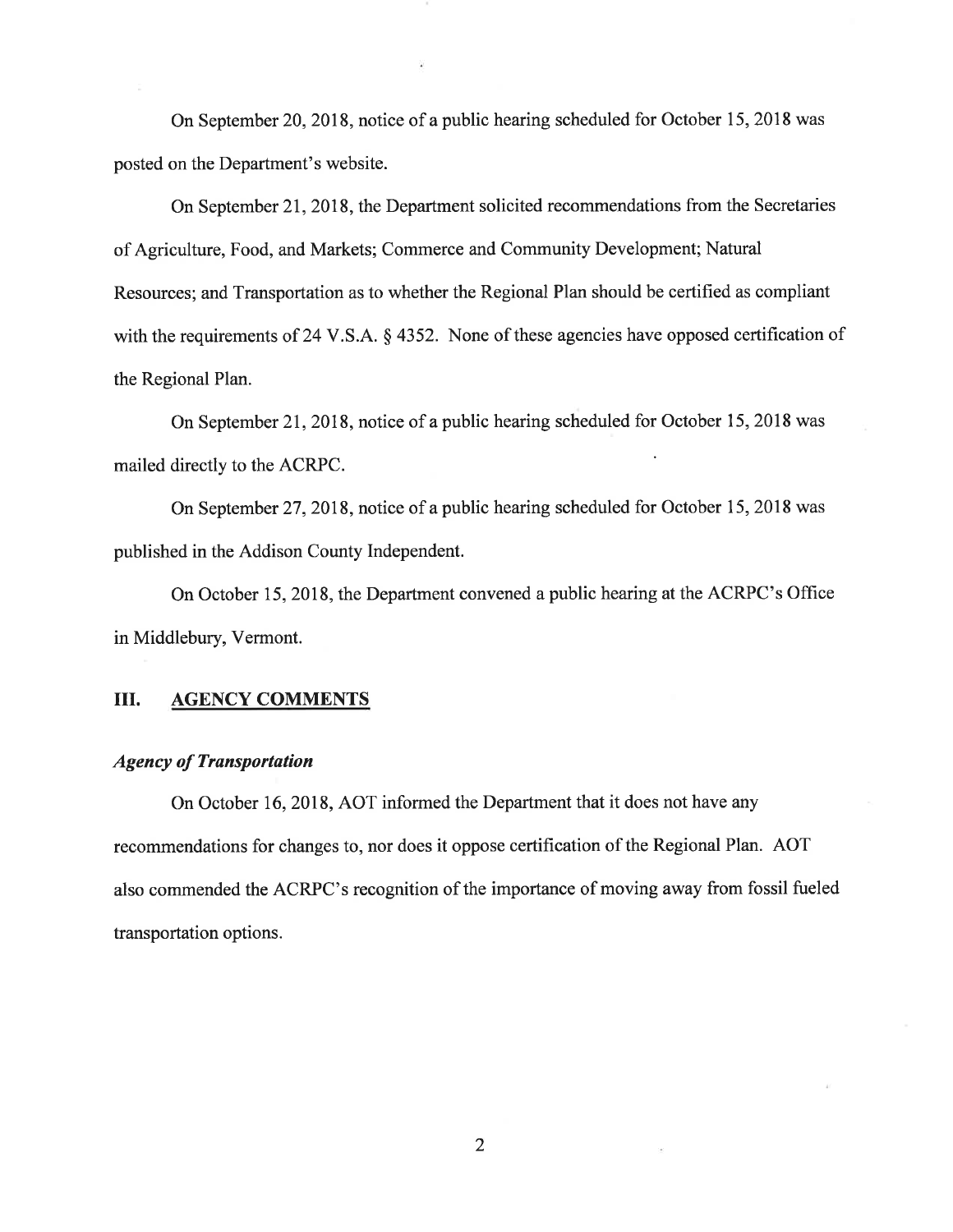#### Agency of Natural Resources

On October 19,2018, ANR filed several comments and noted that it does not oppose certification of the Regional Plan. ANR noted that the Regional Plan leaves the designation of specific preferred and unsuitable locations for energy generation to municipalities and encourages the ACRPC and its member municipalities to contact the ANR when identifying such locations. ANR also raised several considerations that ACRPC should consider when applying its standards for energy generation and transmission projects.

#### IV. PUBLIC COMMENTS

During the October 15 public hearing, several members of the public and ACRPC's Energy Committee spoke in support of the plan as well as engaged in an extensive discussion ranging from the challenge such involved planning is for small, local volunteer boards to whether the State is moving quickly enough towards the 90% renewable energy by 2050 goal. I thank the members of the public who took the time to provide me with feedback at the public hearing. It has been both my duty and privilege to listen to and consider these public comments. This determination decision I am statutorily charged with making affects the lives of the citizens of the Addison County Regional Planning Commission's seryice area and I have not undertaken it lightly.

#### **CONCLUSION**  $V_{\star}$

Based on my review of the Regional Plan, I have determined that it complies with the requirements of 24 V.S.A. S 4352.

J